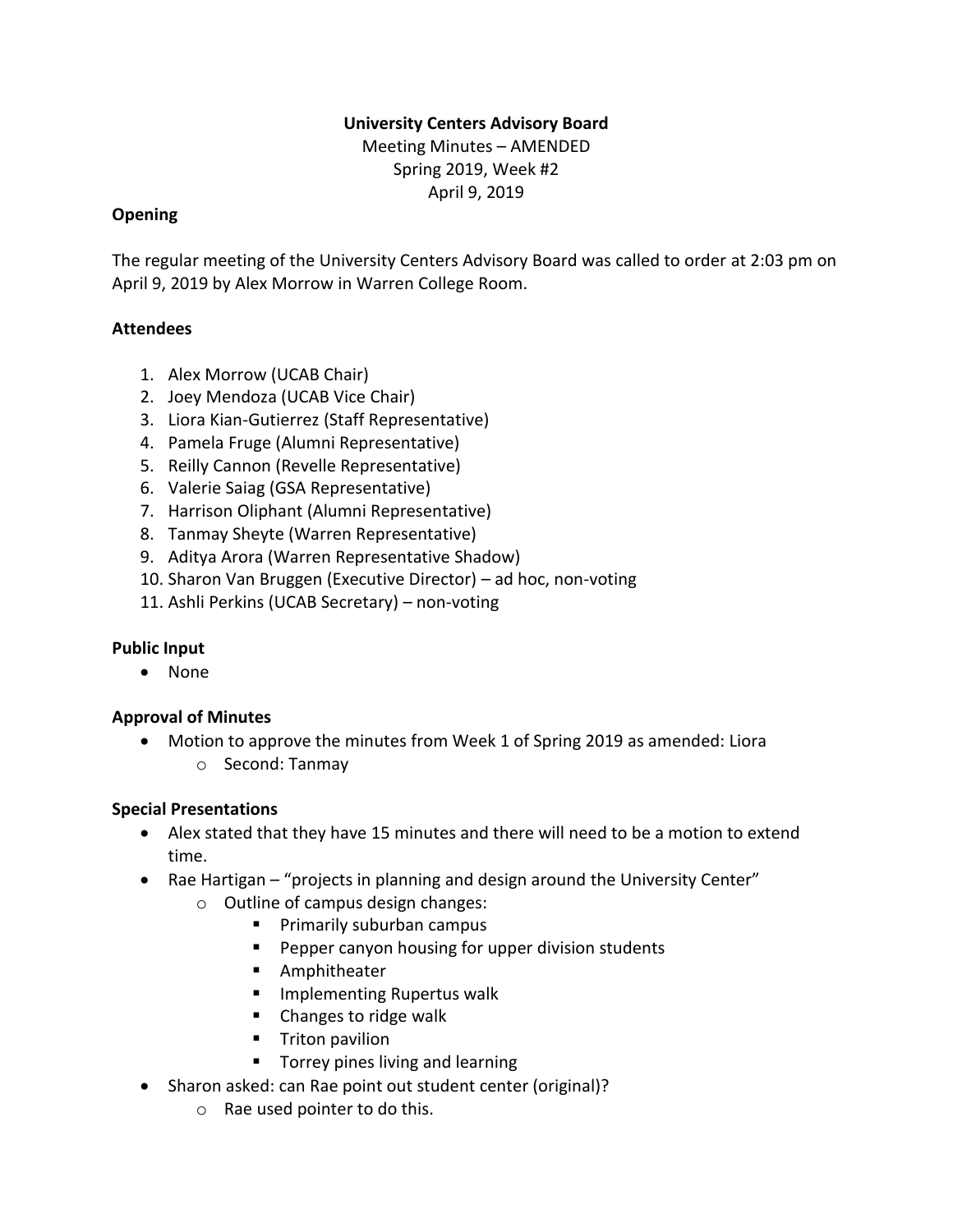- Aditya asked for clarification about housing plans in pepper canyon
	- $\circ$  Rae: this would be housing for juniors and seniors who don't currently have housing on campus
- Changing Rupertus way to bike lanes and moving cars away from this area which hopefully prompt people will walk further
	- o Joey asked: we call ourselves price and university center, but what is the difference in the name of the project from the name we call ourselves?
		- Rae: it's solely the name of the project.
	- o Tanmay asked: where is the funding coming from?
		- Rae: Different sorts of funding.
		- Loans and other options, but not student funding.
- Lyman lane, Russell, and Gilman walk area will be the main focus of development
- Idea to get cars outside of university center core
- Russell will end in a cul-de-sac
- Rupertus will be for bikes and other transportation devices only
- All other buildings will remain in the same location
- Brooke Triton Pavilion transforming campus center to showcase university's culture
- Lyman will occur first, not simultaneously with other projects, town square will be the last piece to go
- Will utilize/re-purpose architecture of town square
- Total gross square footage: 350,000
	- o Welcome center (building c)
	- o Alumni center (building c)
	- o Health and well-being (building b)
	- o University extension (building e)
	- o Global education (building d)
	- o Campus support (building a)
	- o Retail and restaurant
	- o Meeting and event spaces
	- o Fitness center
- Creating six buildings instead of the one building. All will be located on top of the parking podium.
- Creating proposed social ecosystem
	- o Indoor-outdoor atmosphere
- Projected end date is 2023
- Idea is not to isolate price center or create competing interest
	- o Aditya asked: Is 2023 the date of the whole project or just Lyman?
	- o Rae: The whole project is to be complete by July of 2023
- Ridge-walk Project
	- o Want to make it more recognizable so those can traverse campus easily
	- o Make it more mobile for bikes, scooters, skateboards
	- o Create an active public realm to leverage outdoor space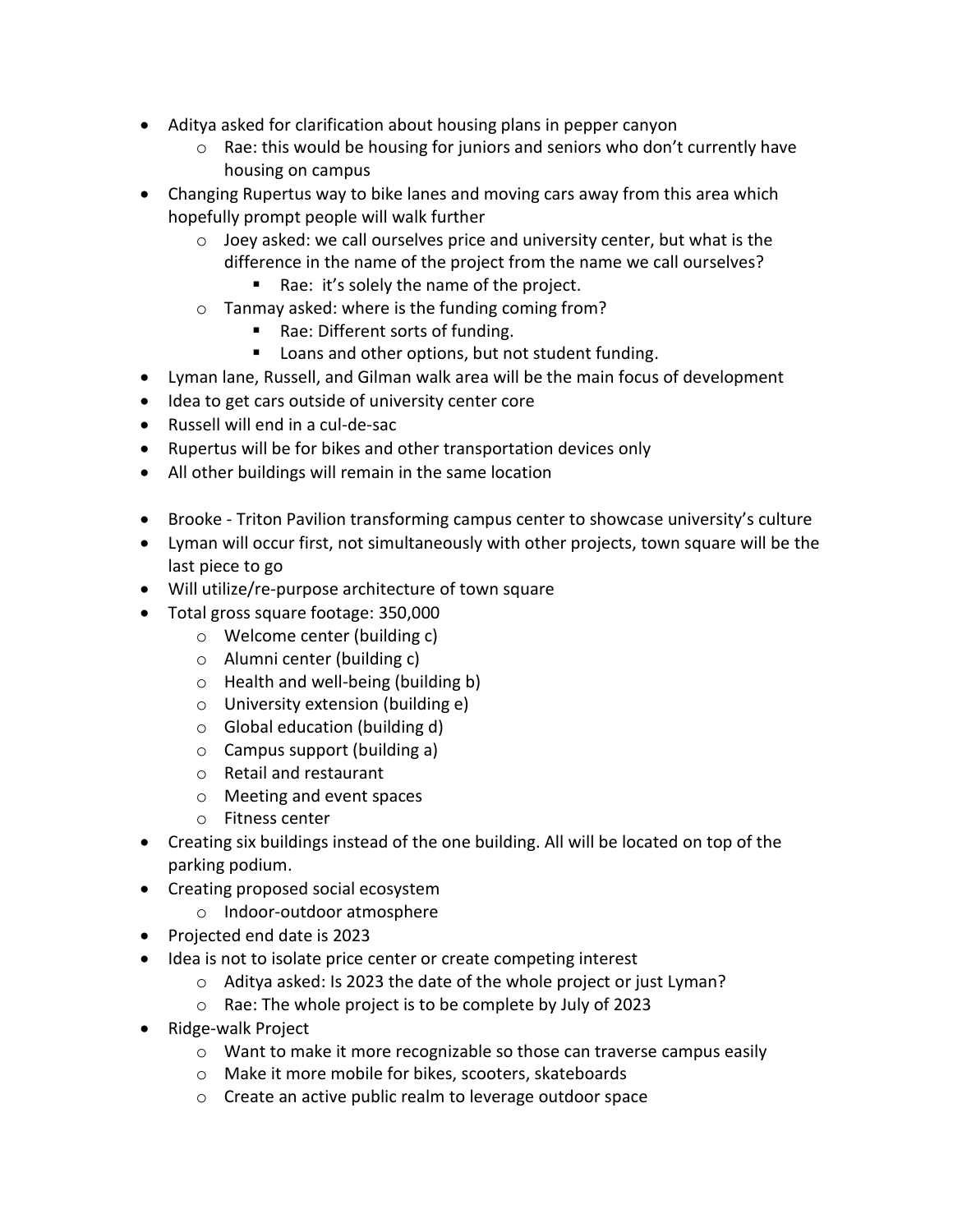- o Connectors where those will see the lanes
- o Provide physical separation of pedestrians and bicyclists
- Motion to extend time for presentation for 20 minutes by Joey
	- o Second by Reilley
		- Alex asked: How are they going to control the different types of transportation?
			- Looking at geo-fencing (scooter speed) and looking at ways to enforce dismounting and double walking speed. No clear answer currently, but it's being discussed.
		- Joey stated: I didn't know about integration of parking for scooters. When looking online to make a presentation, it's hard for students and others alike to be aware of these changes.
		- Robert commented: Some of it is concept and not fully implemented in design yet.
		- Alex asked for clarity about where the hump is and where the biker path is?
			- Sign and pavement texture saying that you're entering new environment will be how it's done
			- Tanmay commented: I skateboard and I know others will just go around since the bike path seems small.
				- o Ticketing would be the solution
			- Valerie asked: Could you make the path larger?
				- o Giving them more space will make them go faster
			- Joey asked: Couldn't officers and students come together regarding this situation?
				- o 2019 is actually the implementation date so implementation is happening right now.
			- Aditya asked: what if people walk on the bike path?
				- o That would be part of enforcement, but pedestrians can technically walk anywhere.
			- Joey stated that these are cultural changes. It's a cultural thing to UCSD.
- Rae: Pepper-canyon neighborhood planning study
	- o First to build pepper canyon west which are high rises for upper division
	- o Connecting to Rupertus to trolley station
	- o Will be amphitheater
	- o About 2000 beds
	- o Rupertus walk
	- o Shuttle stop will be next to trolley station
	- o Matthew apartments will be redeveloped in the future
	- o Design and innovation building would also be implemented
		- Tanmay asked: what college is pepper canyon housing with? And who gets housing?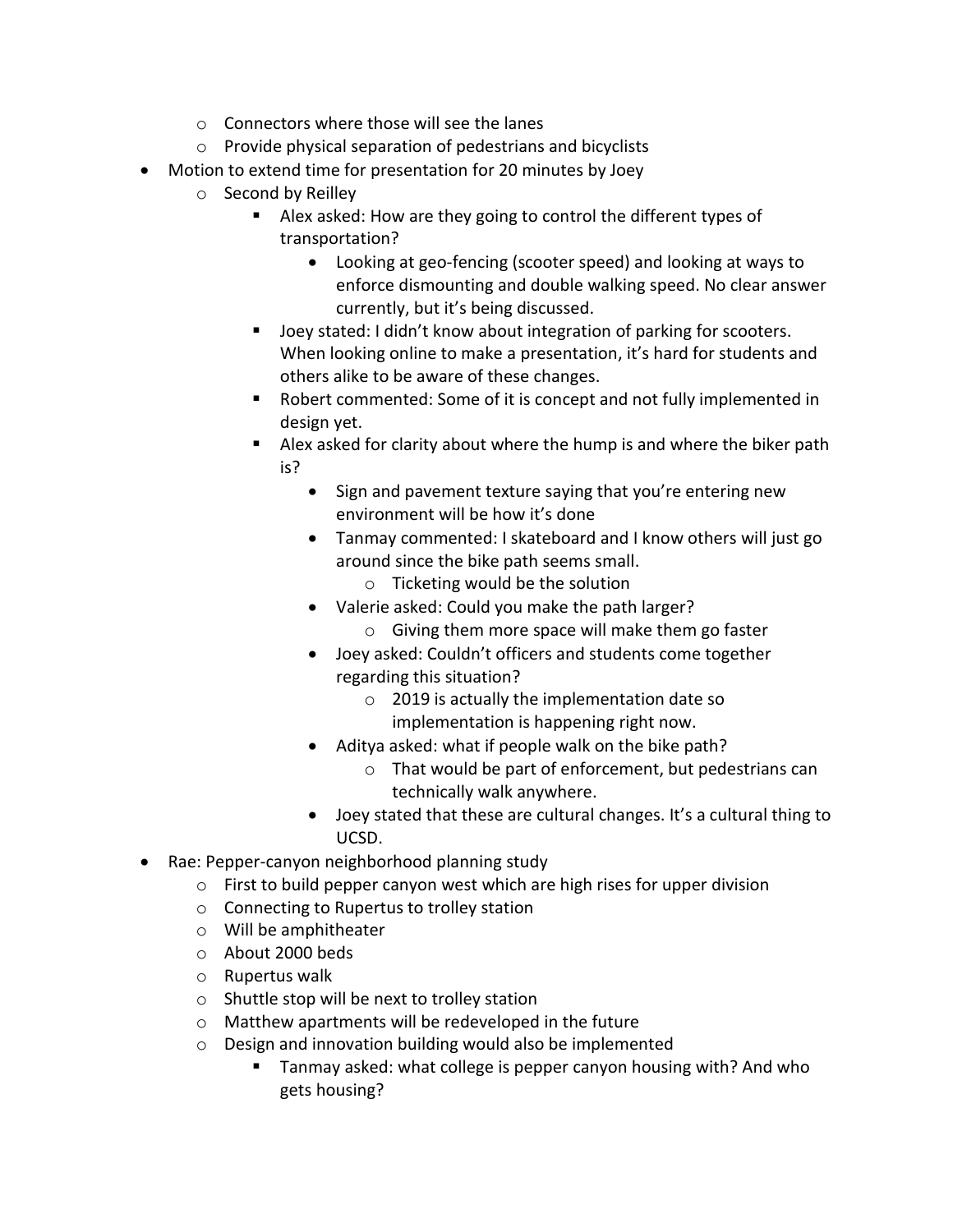- Rae: It's not affiliated with a college. And that would be a housing question.
- Aditya asked: will there be a path connecting Matthew housing to pepper canyon?
	- Rae: For a while they'll have to go around, and part of it will be under construction. But Rupertus will be near sixth college lane.
- o Motion to extend time for questions for 10 minutes by Joey
	- Second by Liora
- o Joey asked: Sticking with brutalism style?
	- Design isn't permanent
- $\circ$  Sharon noted: There is an inter relation between student communities and there are connections and conversations between current buildings and new buildings. So keep this in mind.
- o Joey stated: Everything is in phases, but they show everything at once
- o Joey asked: Can Rae go back to picture that depicted traffic flow? And noted that traffic movement is important to recognize.
- o Liora asked: triton pavilion mentioned restaurants, plural?
	- Brooke: Yes (explained this with the picture displayed in the presentation)
- $\circ$  Liora asked this because it affects the board and asked if there will be alcohol
	- Brooke said that would be for retail to answer
- o Sharon asked: is it four restaurants?
	- Brooke specified that there are three and one is a grab and go place.
- o Aditya asked: if the presentation is current/right now?
	- Brooke: yes. Currently validating program. End of August, 50% scamatic design
	- Plan Design build sight will help understand concept
	- Sharon: all projects are connecting university center which are adjacent to university center. She asked: I'm wondering about Lyman and if a conversation can occur regarding entry?
	- Brooke: Just need to identify when you all meet and to make that meeting happen with Harrison (Alumni rep).
	- Sharon commented: might rethink project depending on other projects
	- Joey added: like tapioca express patio (south east patio).
	- Rae asking Sharon: can you summarize grand plan?
	- Sharon: It's shade structure that's visual and for those to see that there's a destination. And we don't have a budget for this so we're focusing on furniture to make this happen.
- o Alex asked: what places will be moving to a new location?
	- Brooke: The bookstore, health center, alumni and possibly the box office.
- $\circ$  Joey commented: It's nice to see how these plans are coming about and thank you for your time. It's important to think ahead.
- $\circ$  Alex asked if there are any other questions they can be emailed to him (Alex).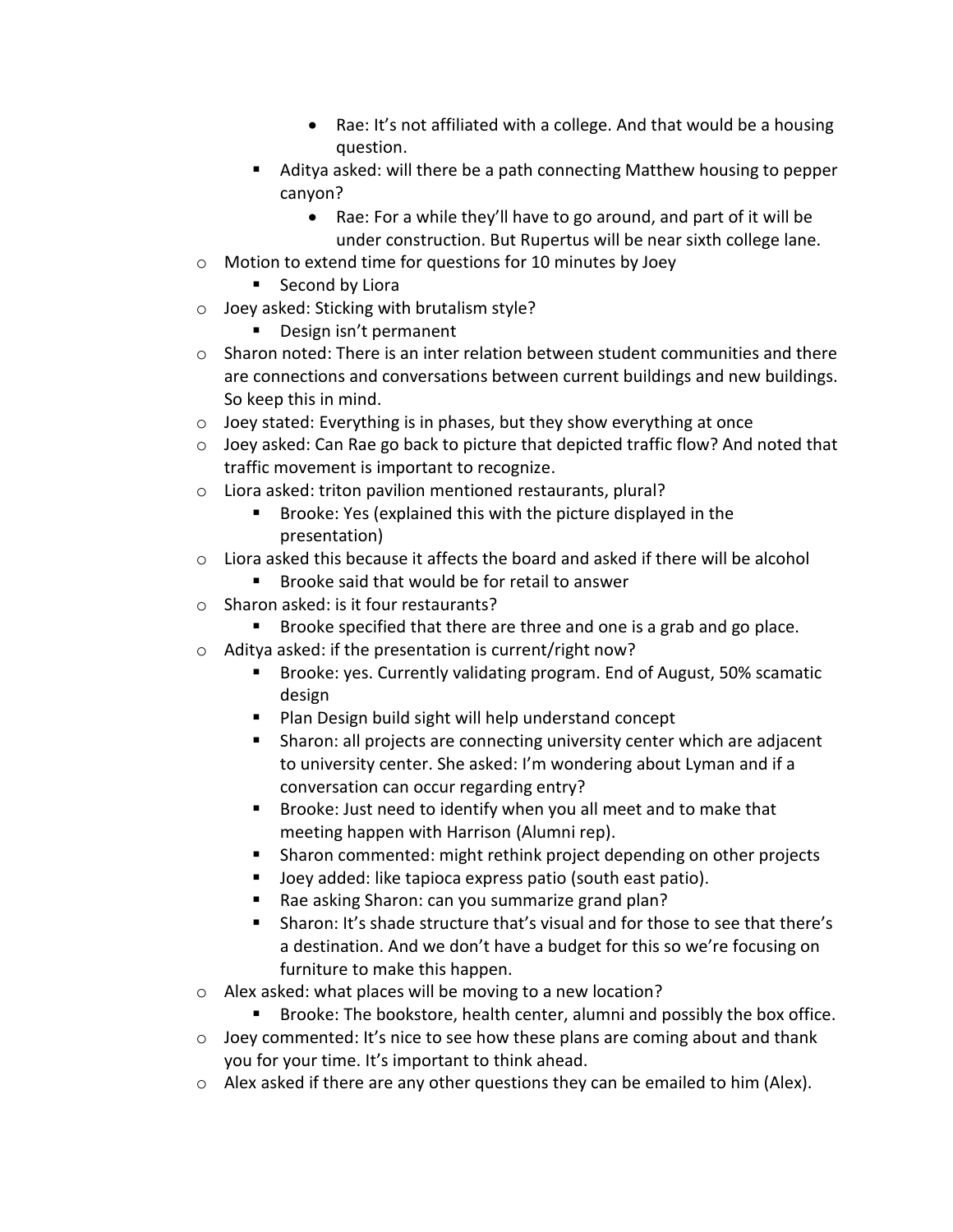# **Chair Report**

- Going to send out a schedule of when to meet for budget meeting which is beginning week 3 and ending week 6. Ask those you interact with for ideas about how to use the budget.
	- o Tanmay: Charging stations is what many colleges want
	- o Sharon: University center can bring a budget to start with

## **Vice Chair Report**

- Previews for next week about transfer student representation
- Alex asked: any tech fee subsidies?
	- o Joey said no

## **Director Report**

• None.

## **New Business.**

- No tech fee subsidies
- Bringing on transfer representative from those who live on and off campus (commuter as well)
- Joey stated: on UCAB Website, there is an application for a member at large
- Joey said: I am a transfer student and it's different from those who are commuters and those who live on campus. For AS, only requirement is GPA and being enrolled at UCSD. And do we want a transfer commuter or an on campus transfer student? Number of representatives doesn't matter since there has never been a tie before on voting.
- Reilley said that individual colleges don't have representatives from both on and off campus, so one is fine.
- Valerie said the demographic from 21-23 year olds is different compared to someone in their 30s who has children and families.
- Tanmay said commuters and commuter transfers are different and thinks two representatives is good, but finding commuter transfers would be a challenge especially for providing resources.
- Joey noted that staff, alumni, and graduates bring different demographic. And he agreed with Tammay about the challenge mentioned above.
- Valerie noted that she didn't mean to put an age gap/barrier since those that have families could be 16.
- Alex noted that transfers would speak for different transfer organizations. And assumes there are more on campus transfer students.
- Tammay noted off campus transfers are more important since those at the village have that space and dining dollars.
	- o Valerie seconds Tammay's point
- Motion to table this discussion about transfers until next week by Joey
	- o Valerie seconds this